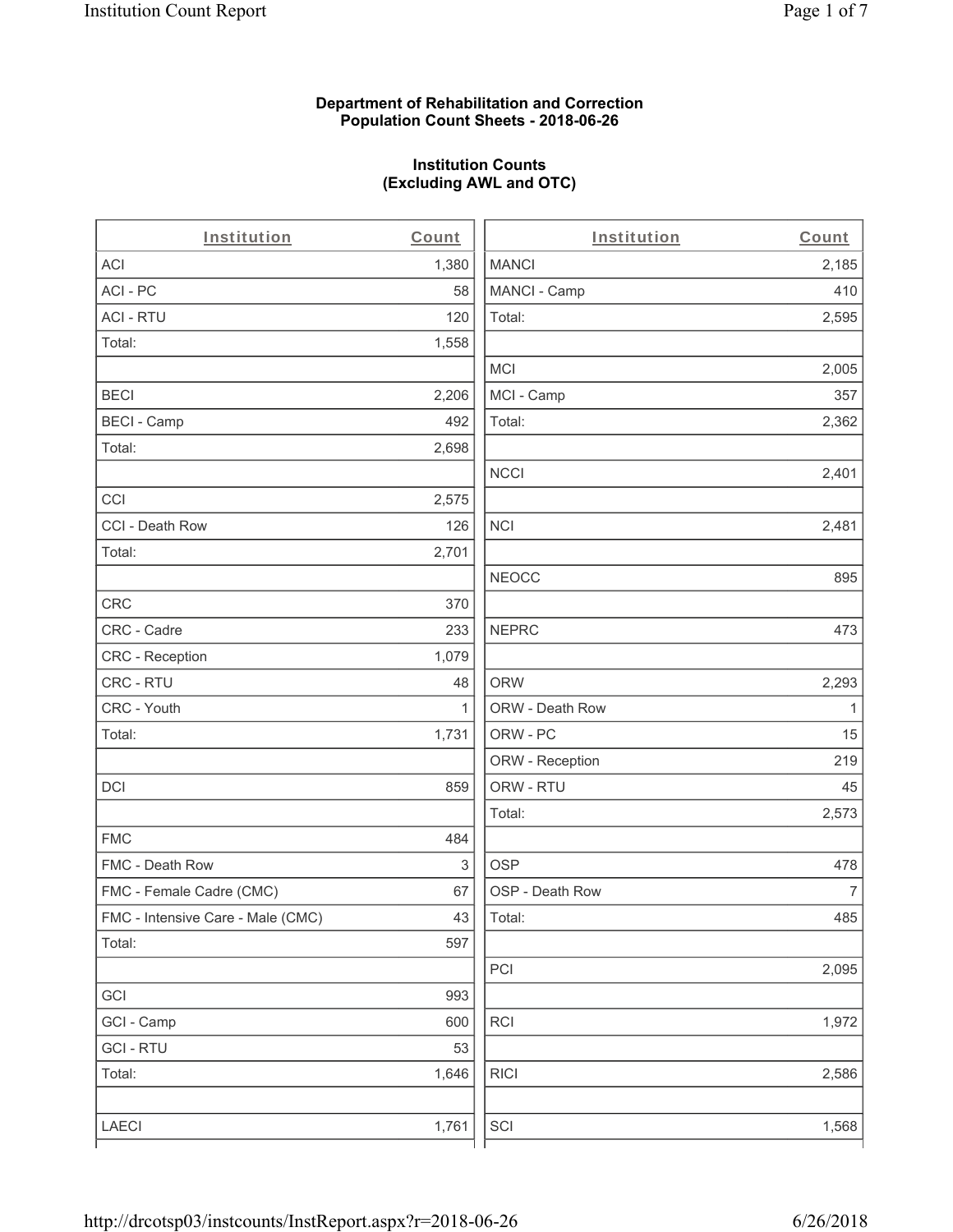| LECI                     | 2,127 | <b>SOCF</b> | 1,203 |
|--------------------------|-------|-------------|-------|
| LECI - Camp              | 192   | SOCF - RTU  | 53    |
| Total:                   | 2,319 | Total:      | 1,256 |
| LOCI                     | 2,270 | <b>TCI</b>  | 995   |
|                          |       | TCI - Camp  | 442   |
| <b>LORCI</b>             | 244   | Total:      | 1,437 |
| LORCI - Cadre            | 110   |             |       |
| <b>LORCI - Reception</b> | 1,236 | <b>TOCI</b> | 762   |
| Total:                   | 1,590 | TOCI - PC   | 91    |
|                          |       | Total:      | 853   |
| <b>MACI</b>              | 1,025 |             |       |
| MACI - Minimum           | 1,256 | <b>WCI</b>  | 1,258 |
| Total:                   | 2,281 | WCI - RTU   | 32    |
|                          |       | Total:      | 1,290 |
|                          |       |             |       |

**Total Population: 49,333** \* The Total Population includes 30 Offenders with Reason Codes 30 & 31.

\*\* The Total Population includes 37 Offenders with Reason Code 0A.

### **Male Population by Security Level (Include AWL and Exclude OTC)**

| Security Level         |                   | <b>Body</b> | AWL | $(-OTC)$ | Total  |
|------------------------|-------------------|-------------|-----|----------|--------|
| Total Level 5          |                   | 112         | 6   | 6        | 112    |
| Total Level 4          |                   | 2,683       | 27  | 24       | 2,686  |
| Total Level 3          |                   | 11,948      | 153 | 127      | 11,974 |
| Total Level 2          |                   | 15,716      | 206 | 145      | 15,777 |
| Total Level 1          |                   | 14,676      | 177 | 87       | 14,766 |
| <b>Total Death Row</b> |                   | 137         |     |          | 137    |
|                        | <b>Total Male</b> | 45,272      | 570 | 390      | 45,452 |

#### **Female Population by Institution (Include AWL and Exclude OTC)**

| Institution              | <b>Body</b> | AWI |    | <u>rota</u> |
|--------------------------|-------------|-----|----|-------------|
| DCI                      | 859         | 9   | 5  | 863         |
| <b>FMC</b>               | 14          | 5   |    | 18          |
| FMC - Female Cadre (CMC) | 67          |     |    | 70          |
| <b>NEPRC</b>             | 473         | 10  |    | 479         |
| <b>ORW</b>               | 2,292       | 43  | 23 | 2,312       |
|                          |             |     |    |             |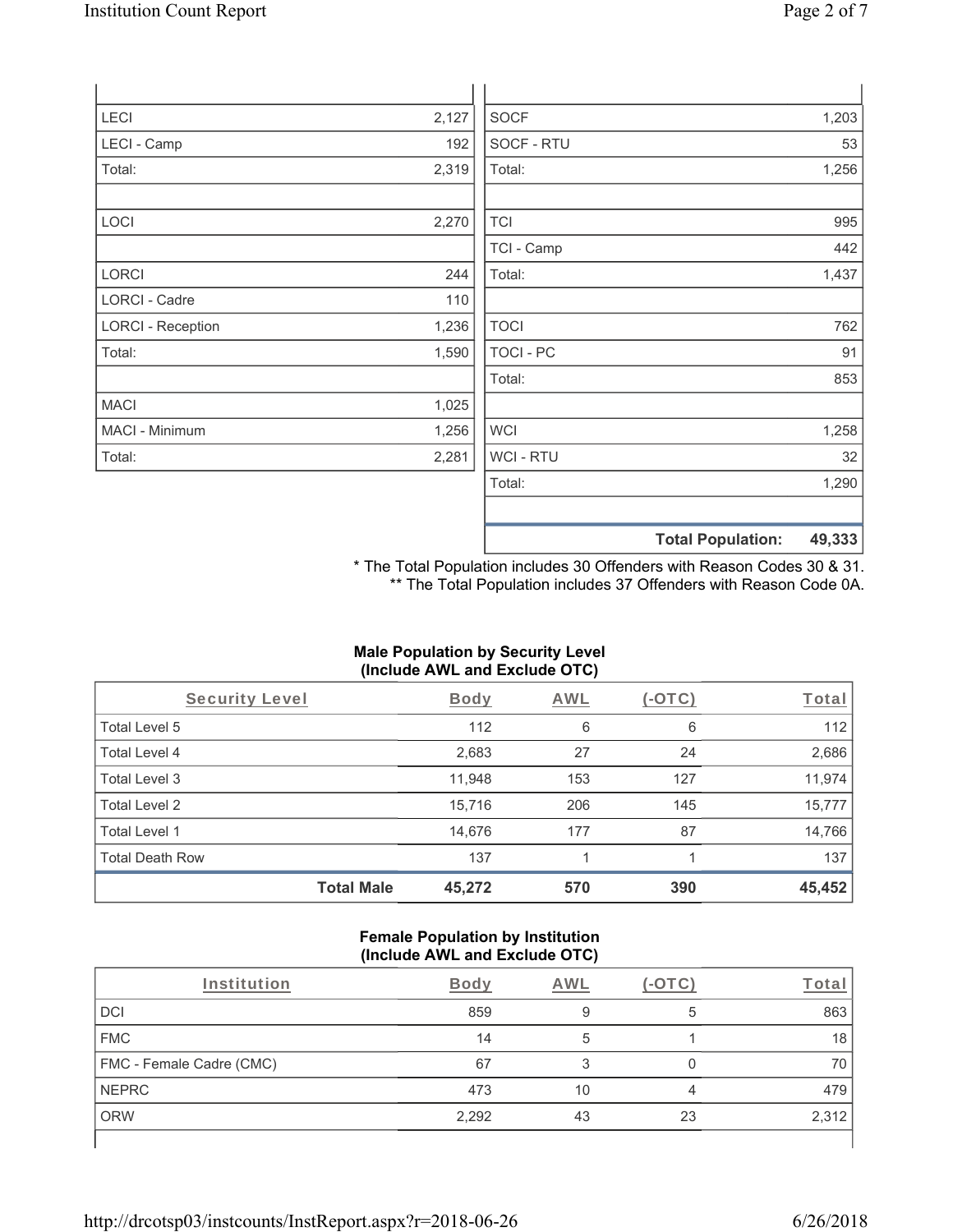| ORW - Death Row        |                          |        | 0   |     |        |
|------------------------|--------------------------|--------|-----|-----|--------|
| ORW - PC               |                          | 15     | 0   |     | 15     |
| <b>ORW</b> - Reception |                          | 219    | 3   |     | 220    |
| <b>ORW - RTU</b>       |                          | 45     | 0   |     | 45     |
|                        | <b>Total Female</b>      | 3,985  | 73  | 35  | 4,023  |
|                        | <b>Total Population:</b> | 49,257 | 643 | 425 | 49,475 |

### **Male Population by Institution: Security Level 5 (Include AWL and Exclude OTC)**

| Institution  |                      | Body           | AWL              | $(-OTC)$     | Total          |
|--------------|----------------------|----------------|------------------|--------------|----------------|
| CRC          |                      | $\overline{2}$ | $\boldsymbol{0}$ | 0            | 2              |
| LECI         |                      | 2              | $\mathbf{0}$     | 0            | 2              |
| <b>MACI</b>  |                      | $\overline{4}$ | $\mathbf 0$      | 0            | $\overline{4}$ |
| <b>MANCI</b> |                      | $\overline{4}$ | $\mathbf{0}$     | 0            | $\overline{4}$ |
| <b>NEOCC</b> |                      |                | $\mathbf 0$      | 0            | 1              |
| <b>OSP</b>   |                      | 41             | 3                | 3            | 41             |
| <b>RICI</b>  |                      | $\overline{2}$ | $\mathbf{0}$     | $\mathbf{0}$ | $\overline{2}$ |
| <b>SOCF</b>  |                      | 44             | 3                | 3            | 44             |
| <b>TCI</b>   |                      |                | $\mathbf 0$      | 0            | 1              |
| <b>TOCI</b>  |                      | 8              | $\mathbf{0}$     | 0            | 8              |
| <b>WCI</b>   |                      | 3              | $\Omega$         |              | 3              |
|              | <b>Total Level 5</b> | 112            | 6                | 6            | 112            |

# **Male Population by Institution: Security Level 4 (Include AWL and Exclude OTC)**

| Institution              | Body           | AWL            | $(-OTC)$     | Total |
|--------------------------|----------------|----------------|--------------|-------|
| ACI                      | $\overline{9}$ |                |              | 9     |
| <b>BECI</b>              | $\overline{2}$ |                |              | 2     |
| CRC                      | 34             | 3              | 3            | 34    |
| CRC - Reception          | 10             | $\mathbf 0$    | 0            | 10    |
| CRC - RTU                | 15             | $\Omega$       | $\Omega$     | 15    |
| <b>FMC</b>               | 3              | $\Omega$       | $\mathbf{0}$ | 3     |
| GCI                      |                | $\Omega$       | $\Omega$     |       |
| LECI                     | 33             | $\overline{2}$ |              | 34    |
| LOCI                     | $\mathbf 0$    | $\sqrt{5}$     | 5            | 0     |
| LORCI                    | 13             |                | $\mathbf{0}$ | 14    |
| <b>LORCI - Cadre</b>     |                | $\Omega$       | $\Omega$     |       |
| <b>LORCI - Reception</b> | 12             | $\Omega$       | $\mathbf{0}$ | 12    |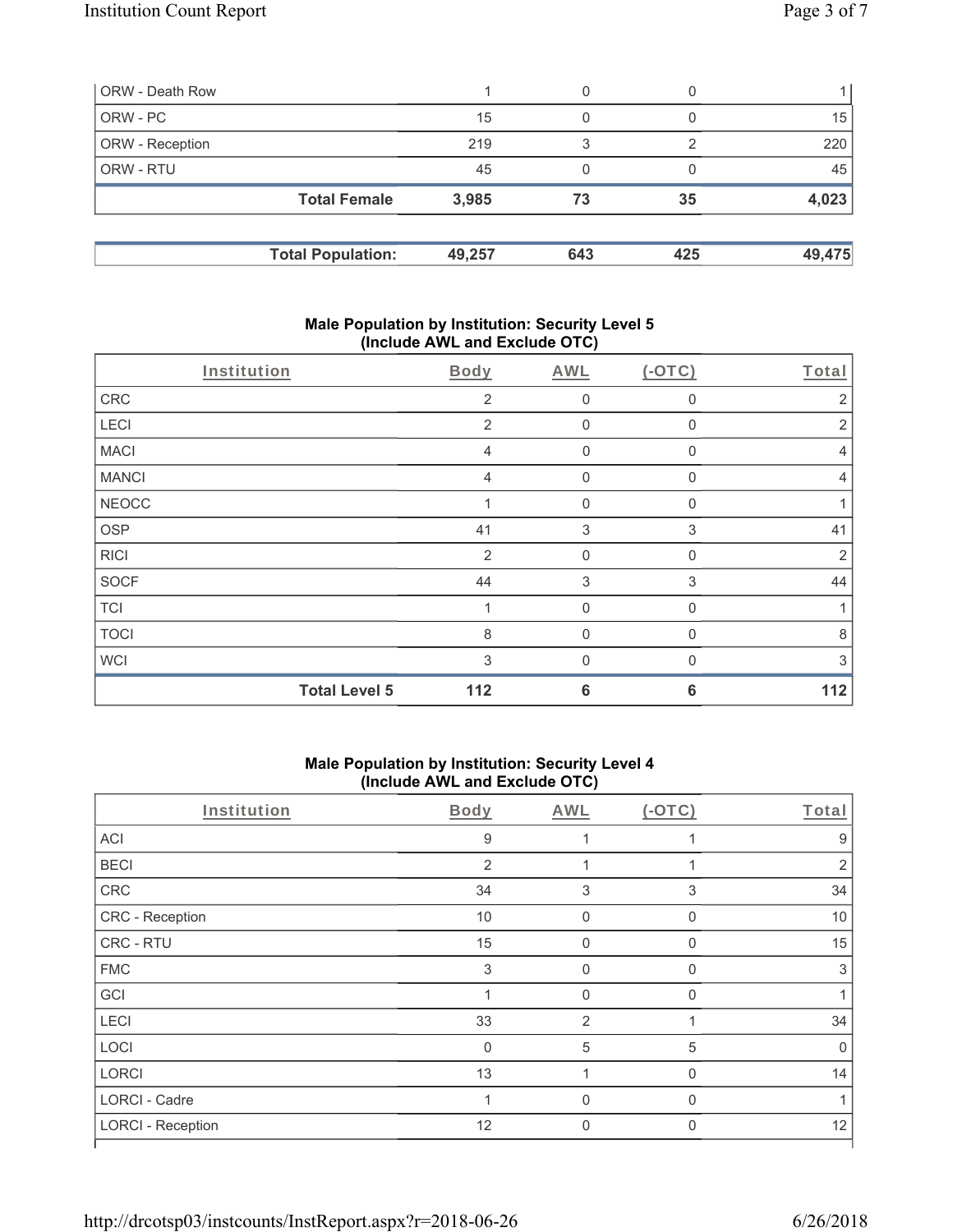| <b>MACI</b>  |                      | 47             | 1                   |                  | 47               |
|--------------|----------------------|----------------|---------------------|------------------|------------------|
| <b>MANCI</b> |                      | 44             | 1                   |                  | 44               |
| <b>MCI</b>   |                      | 1              | $\boldsymbol{0}$    | 0                |                  |
| <b>NEOCC</b> |                      | $\overline{9}$ | $\boldsymbol{0}$    | $\Omega$         | $\boldsymbol{9}$ |
| <b>OSP</b>   |                      | 410            |                     |                  | 410              |
| PCI          |                      | 1              | $\boldsymbol{0}$    | $\mathbf 0$      | 1                |
| <b>RCI</b>   |                      | 30             | 1                   |                  | 30               |
| SOCF         |                      | 1,139          | $\,8\,$             | 7                | 1,140            |
| SOCF - RTU   |                      | 52             | $\mathsf{O}\xspace$ | $\boldsymbol{0}$ | 52               |
| <b>TCI</b>   |                      | 21             | $\mathsf{O}\xspace$ | $\mathbf 0$      | 21               |
| <b>TOCI</b>  |                      | 737            | $\overline{1}$      |                  | 737              |
| TOCI - PC    |                      | 18             | $\boldsymbol{0}$    | $\mathbf 0$      | 18               |
| WCI          |                      | 27             | 1                   |                  | 27               |
| WCI - RTU    |                      | 14             | 0                   | $\Omega$         | 14               |
|              | <b>Total Level 4</b> | 2,683          | 27                  | 24               | 2,686            |

### **Male Population by Institution: Security Level 3 (Include AWL and Exclude OTC)**

| Institution                       | Body           | <b>AWL</b>          | $($ -OTC $)$        | Total          |
|-----------------------------------|----------------|---------------------|---------------------|----------------|
| ACI                               | 22             | $\mathbf 0$         | $\mathsf{O}\xspace$ | 22             |
| ACI-PC                            | 1              | $\mathsf{O}\xspace$ | 0                   | 1              |
| <b>ACI - RTU</b>                  | $\mathbf{1}$   | $\mathsf{O}\xspace$ | $\mathsf 0$         | 1              |
| CCI                               | 6              | $\mathsf{O}\xspace$ | $\mathsf{O}\xspace$ | $\,6\,$        |
| CRC                               | 78             | $\sqrt{2}$          | $\overline{2}$      | 78             |
| CRC - Cadre                       | 126            | $\mathsf{O}\xspace$ | $\mathbf 0$         | 126            |
| CRC - Reception                   | 768            | 18                  | 18                  | 768            |
| CRC - RTU                         | 33             | $\mathsf{O}\xspace$ | $\mathsf 0$         | 33             |
| CRC - Youth                       | 1              | $\mathbf{1}$        | 1                   | 1              |
| <b>FMC</b>                        | 3              | $\mathsf{O}\xspace$ | $\mathbf 0$         | $\sqrt{3}$     |
| FMC - Intensive Care - Male (CMC) | 4              | $\mathsf 0$         | $\mathsf{O}\xspace$ | $\overline{4}$ |
| <b>LAECI</b>                      | 3              | $\mathbf 0$         | 0                   | $\mathfrak{S}$ |
| LECI                              | 2,088          | 21                  | 16                  | 2,093          |
| <b>LORCI</b>                      | 50             | 37                  | 34                  | 53             |
| <b>LORCI - Cadre</b>              | 22             | $\mathsf{O}\xspace$ | $\mathsf 0$         | 22             |
| <b>LORCI - Reception</b>          | 738            | $\overline{2}$      | $\overline{2}$      | 738            |
| <b>MACI</b>                       | 888            | $\overline{2}$      | 1                   | 889            |
| <b>MANCI</b>                      | 2,114          | 16                  | 11                  | 2,119          |
| <b>MCI</b>                        | $\overline{2}$ | $\mathsf{O}\xspace$ | $\mathsf{O}\xspace$ | $\overline{2}$ |
| <b>NCCI</b>                       | $6\,$          | $\mathsf{O}\xspace$ | $\mathsf{O}\xspace$ | $\,6\,$        |
| <b>NCI</b>                        | 13             | $\mathsf{O}\xspace$ | $\boldsymbol{0}$    | 13             |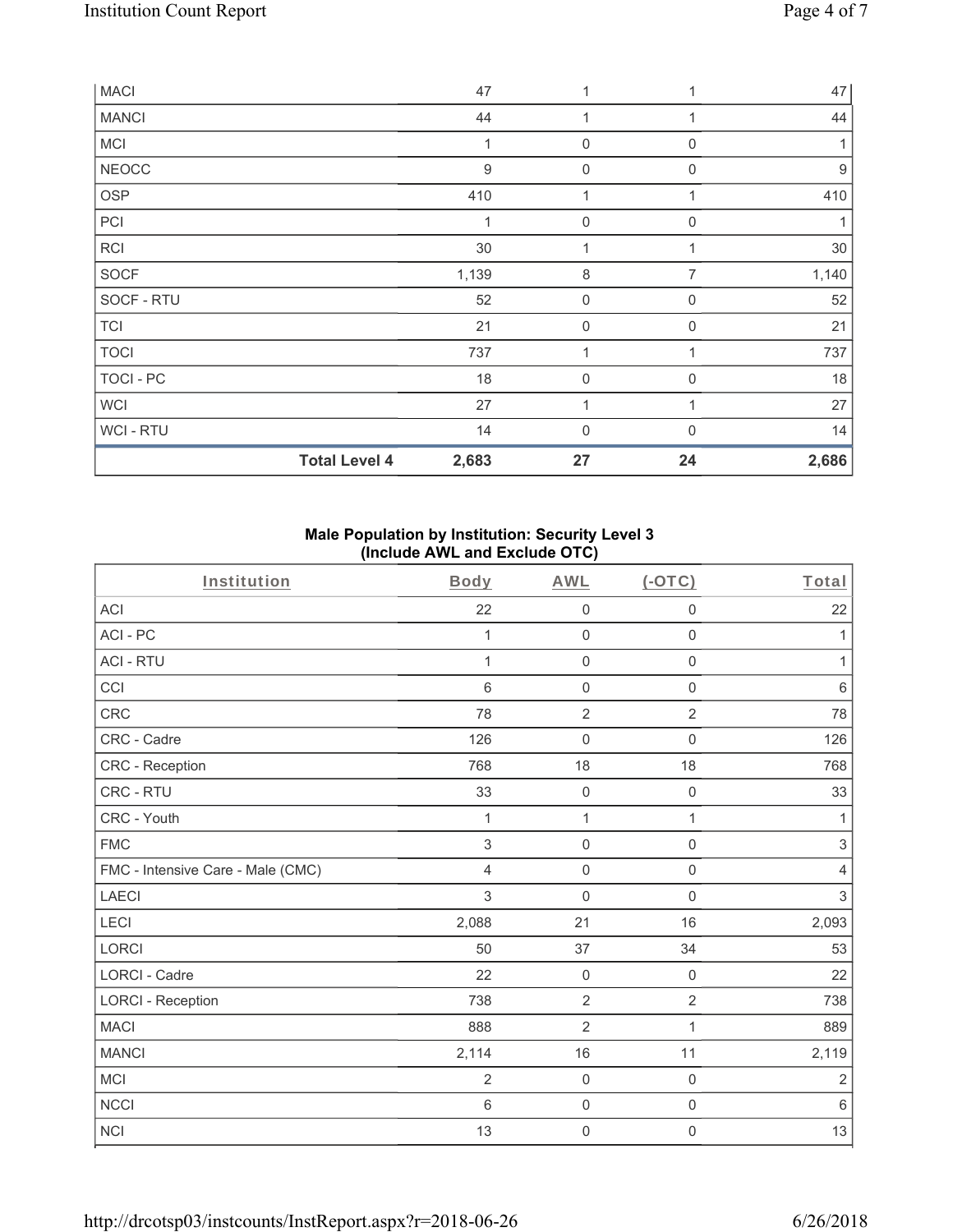| WCI-RTU      | <b>Total Level 3</b> | 16<br>11,948 | 0<br>153       | $\Omega$<br>127 | 16<br>11,974   |
|--------------|----------------------|--------------|----------------|-----------------|----------------|
| <b>WCI</b>   |                      | 1,227        | 17             | 14              | 1,230          |
| TOCI - PC    |                      | 73           | $\mathbf 0$    | $\Omega$        | 73             |
| <b>TOCI</b>  |                      | 15           | 3              | 3               | 15             |
| <b>TCI</b>   |                      | 928          | 13             | 11              | 930            |
| SOCF - RTU   |                      |              | 0              | 0               | 1              |
| <b>SOCF</b>  |                      | 17           | 0              | $\mathbf 0$     | 17             |
| <b>RICI</b>  |                      |              | 1              | $\Omega$        | $\overline{2}$ |
| <b>RCI</b>   |                      | 1,783        | 10             | 8               | 1,785          |
| PCI          |                      | 34           | $\overline{2}$ | $\Omega$        | 36             |
| <b>OSP</b>   |                      | 3            | 0              | $\Omega$        | 3              |
| <b>NEOCC</b> |                      | 883          | 8              | 6               | 885            |

#### **Male Population by Institution: Security Level 2 (Include AWL and Exclude OTC)**

| Institution                       | Body           | <b>AWL</b>   | $(-OTC)$            | Total            |
|-----------------------------------|----------------|--------------|---------------------|------------------|
| <b>ACI</b>                        | 728            | $\,6\,$      | $\overline{4}$      | 730              |
| ACI-PC                            | 54             | $\mathbf 0$  | $\mathsf 0$         | 54               |
| <b>ACI - RTU</b>                  | 87             | $\mathbf 0$  | $\mathbf 0$         | 87               |
| <b>BECI</b>                       | 1,456          | 21           | 12                  | 1,465            |
| CCI                               | 1,995          | 21           | 13                  | 2,003            |
| <b>CRC</b>                        | 117            | $6\,$        | $\sqrt{5}$          | 118              |
| CRC - Cadre                       | 106            | $\mathbf 0$  | $\mathsf 0$         | 106              |
| CRC - Reception                   | 184            | 13           | 12                  | 185              |
| <b>FMC</b>                        | 6              | $\mathbf{3}$ | $\mathsf{O}\xspace$ | $\boldsymbol{9}$ |
| FMC - Intensive Care - Male (CMC) | 16             | 1            | $\mathsf 0$         | 17               |
| GCI                               | 419            | $6\,$        | $\sqrt{5}$          | 420              |
| <b>GCI-RTU</b>                    | 40             | $\mathbf 0$  | $\mathsf{O}\xspace$ | 40               |
| <b>LAECI</b>                      | 1,070          | 11           | $\overline{7}$      | 1,074            |
| LECI                              | 3              | $\mathbf 0$  | $\mathsf{O}\xspace$ | $\sqrt{3}$       |
| LOCI                              | 1,161          | 5            | $\overline{2}$      | 1,164            |
| LORCI                             | 116            | 28           | 27                  | 117              |
| <b>LORCI - Cadre</b>              | 83             | 1            | $\mathsf 0$         | 84               |
| <b>LORCI - Reception</b>          | 313            | $\mathbf 0$  | $\mathsf{O}\xspace$ | 313              |
| <b>MACI</b>                       | 86             | 1            | $\mathbf 0$         | 87               |
| <b>MANCI</b>                      | $\overline{2}$ | $\mathbf{1}$ | $\mathbf{1}$        | $\overline{2}$   |
| <b>MCI</b>                        | 1,465          | 15           | $\boldsymbol{9}$    | 1,471            |
| MCI - Camp                        | $\mathbf{1}$   | $\mathbf 0$  | $\mathsf 0$         | 1                |
| <b>NCCI</b>                       | 1,188          | $\,8\,$      | $\,6\,$             | 1,190            |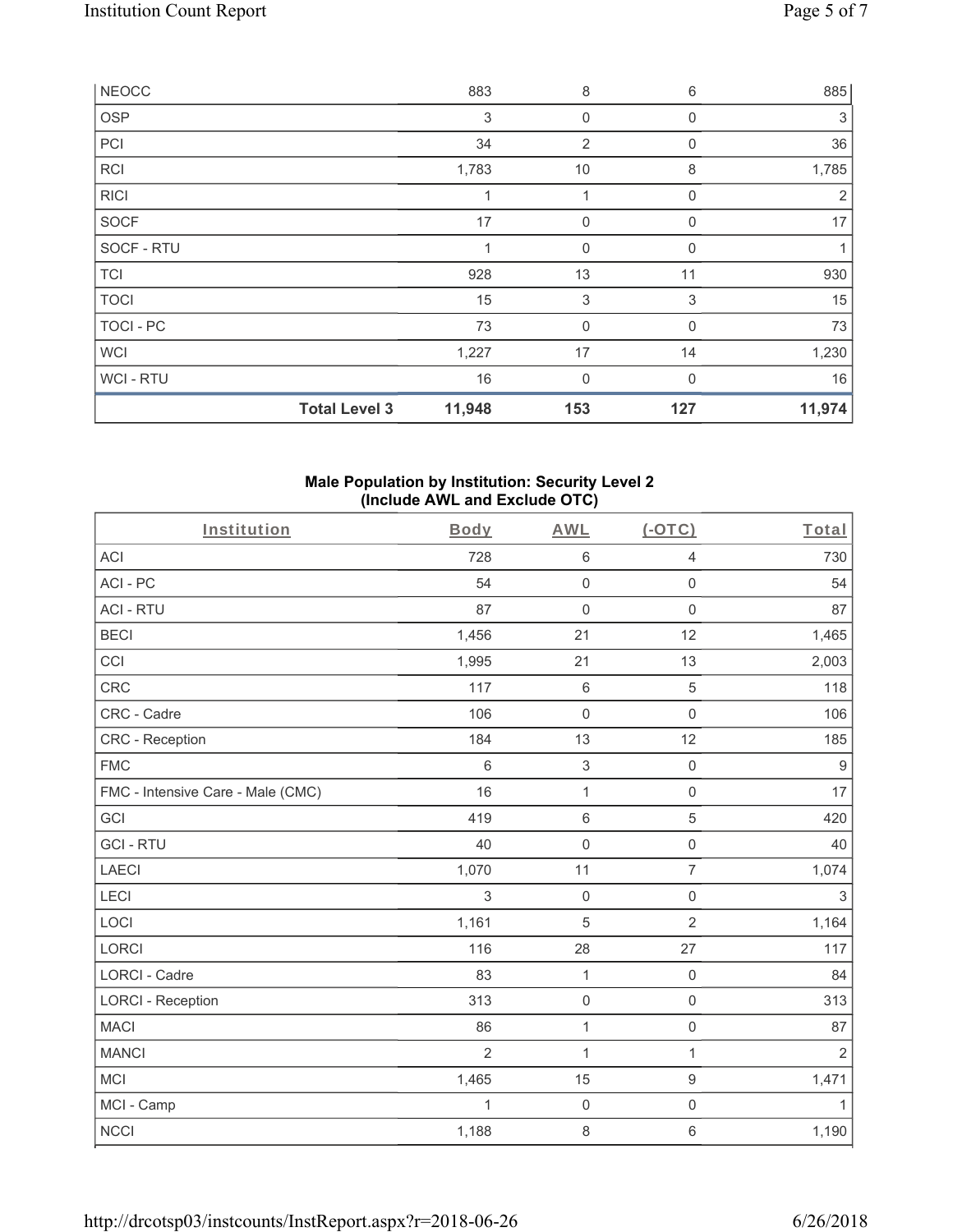|              | <b>Total Level 2</b> | 15,716         | 206         | 145          | 15,777 |
|--------------|----------------------|----------------|-------------|--------------|--------|
| WCI - RTU    |                      |                | $\mathbf 0$ | $\Omega$     |        |
| <b>WCI</b>   |                      |                | $\mathbf 0$ | $\Omega$     |        |
| <b>TOCI</b>  |                      |                | $\mathbf 0$ | $\mathbf{0}$ |        |
| <b>TCI</b>   |                      | 5              | $\mathbf 0$ | 0            | 5      |
| <b>SOCF</b>  |                      | 3              |             |              | 3      |
| SCI          |                      | 889            | $\sqrt{5}$  | 5            | 889    |
| <b>RICI</b>  |                      | 1,478          | 21          | 16           | 1,483  |
| <b>RCI</b>   |                      | 157            | 0           | $\Omega$     | 157    |
| PCI          |                      | 865            | 16          | 7            | 874    |
| <b>OSP</b>   |                      | 1              | $\mathbf 0$ | $\mathbf{0}$ |        |
| <b>NEOCC</b> |                      | $\overline{2}$ | 0           | 0            | 2      |
| <b>NCI</b>   |                      | 1,617          | 16          | 13           | 1,620  |

#### **Male Population by Institution: Security Level 1 (Include AWL and Exclude OTC)**

| Institution                       | Body           | <b>AWL</b>          | $(-OTC)$            | Total          |
|-----------------------------------|----------------|---------------------|---------------------|----------------|
| <b>ACI</b>                        | 621            | $\overline{4}$      | $\overline{2}$      | 623            |
| ACI-PC                            | 3              | $\mathbf 0$         | $\mathsf 0$         | $\sqrt{3}$     |
| <b>ACI - RTU</b>                  | 32             | $\mathbf 0$         | $\mathsf 0$         | 32             |
| <b>BECI</b>                       | 747            | 12                  | $\mathfrak{S}$      | 756            |
| <b>BECI - Camp</b>                | 492            | $\mathbf 0$         | $\mathsf 0$         | 492            |
| CCI                               | 573            | $\overline{4}$      | $\mathbf{1}$        | 576            |
| CRC                               | 78             | $\overline{4}$      | $\overline{4}$      | 78             |
| CRC - Cadre                       | $\mathbf{1}$   | $\mathbf 0$         | $\mathsf 0$         | $\mathbf{1}$   |
| CRC - Reception                   | 112            | $\overline{2}$      | $\mathbf{1}$        | 113            |
| <b>FMC</b>                        | 457            | $\overline{7}$      | $\mathbf{1}$        | 463            |
| FMC - Intensive Care - Male (CMC) | 23             | $\mathsf{O}\xspace$ | $\mathsf{O}\xspace$ | 23             |
| GCI                               | 573            | 16                  | $\overline{7}$      | 582            |
| GCI - Camp                        | 600            | $\mathbf 0$         | $\mathbf 0$         | 600            |
| <b>GCI-RTU</b>                    | 13             | $\mathsf{O}\xspace$ | $\mathbf 0$         | 13             |
| <b>LAECI</b>                      | 688            | $\overline{4}$      | $\overline{2}$      | 690            |
| LECI                              | 1              | $\overline{2}$      | $\mathsf{O}\xspace$ | $\mathfrak{Z}$ |
| LECI - Camp                       | 192            | $\mathbf{1}$        | $\mathbf{1}$        | 192            |
| LOCI                              | 1,109          | 5                   | $\mathbf{1}$        | 1,113          |
| <b>LORCI</b>                      | 65             | 11                  | 10                  | 66             |
| <b>LORCI - Cadre</b>              | $\overline{4}$ | $\mathbf 0$         | $\mathsf 0$         | $\overline{4}$ |
| <b>LORCI - Reception</b>          | 173            | $\mathbf 0$         | $\mathsf 0$         | 173            |
| MACI - Minimum                    | 1,256          | 15                  | 13                  | 1,258          |
| <b>MANCI</b>                      | 21             | $\mathbf{3}$        | $\mathbf 0$         | 24             |